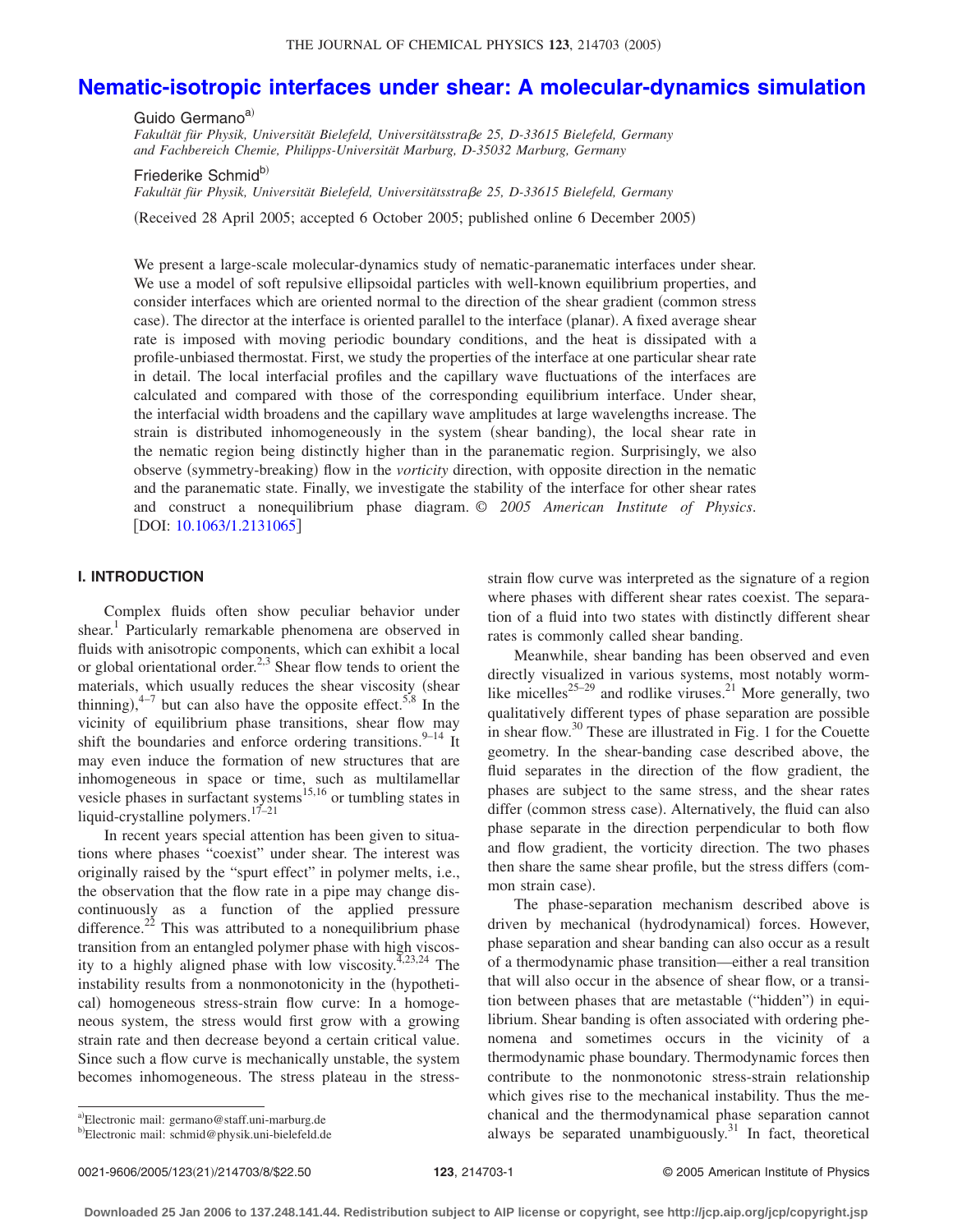

FIG. 1. Possible orientations of an interface: common strain (left) and common stress (right) geometries. Also indicated is the reference system used throughout this paper. In this paper, only the common stress case is investigated.

treatments of shear banding are often based on free-energy expressions for phase-separating systems.32–35

One should, however, note an important difference between mechanically and thermodynamically driven phase separations.<sup>36</sup> The signature of mechanically driven phase coexistence is the existence of a plateau in the stress-strain flow curve. In the common stress case, the plateau is horizontal, while in the common shear case, it is vertical.<sup>30</sup> If one increases the average shear rate/average stress in the plateau region, i.e., the coexistence region, the width of the coexisting bands readjusts, but the local stress and the shear rate in each phase remain the same. For thermodynamically driven phase separation, however, a free readjustment is only possible if solely *nonconserved* quantities are involved in the phase transition. If the two coexisting phases differ with respect to the density of a *conserved* quantity (e.g., a concentration), the overall average of this density imposes an additional constraint. As a result, both the bandwidth and the coexisting phases must be readjusted, and the "plateau" acquires a finite slope.<sup>34,35,37</sup>

This raises an important question: How does the system determine the location of the plateau and select the coexisting states? According to Olmsted and co-workers, the selection criterion is the requirement that a steady interface between stable coexisting homogeneous states exists.<sup>32,34,35</sup> Hence the understanding of the interface provides the key to the understanding of the properties of the material under shear.

In the present work, we present a molecular-dynamics simulation of a nematic/isotropic (more precisely, paranematic) interface under shear, in a situation where the interface is already present in the absence of shear. The phase separation is thus driven by thermodynamic forces. The equilibrium properties of isotropic/nematic interfaces have been studied by computer simulations in a number of systems. $38-44$  Our study is designed such that we can compare the equilibrium and the nonequilibrium structure of the interface in as much detail as possible. Therefore, we choose a model of soft ellipsoids, which we have investigated extensively in the past,  $41,42,45-48$  and used for large-scale simulations of equilibrium interfaces. $41,42$  These interfaces are now subjected to shear. Previous particle-based simulations of liquid crystals under shear have focused on the structure and the response functions in homogeneous phases.<sup>6,49–58</sup> To our best knowledge, our simulation is the first particle-based nonequilibrium simulation of a liquid-crystal interface under flow.

Our paper is organized as follows: In Sec. II, we introduce the model and discuss the simulation method. The results are presented in Sec. III. We first discuss the stability of the interface with increasing shear rate, and then consider in detail the interfacial structures at one particular shear rate. We summarize and conclude in Sec. IV.

### **II. MODEL AND METHOD**

We consider a system of soft repulsive ellipsoids with length-to-width ratio  $\sigma_l / \sigma_0 = 15$ . Every ellipsoid is characterized by the position of the center of mass **r** and a unit vector **uˆ** pointing in the direction of the long axis. The interaction potential between two ellipsoids *i* and *j* separated by the center-center vector  $\mathbf{r}_{ij}$  is given by

$$
U = \begin{cases} 4\,\epsilon_0 (s_{ij}^{-12} - s_{ij}^{-6}) + \epsilon_0, & s_{ij} < 2^{1/6} \\ 0, & \text{otherwise,} \end{cases} \tag{1}
$$

where  $s_{ij} = (r_{ij} - \sigma(\hat{\mathbf{r}}_{ij}, \hat{\mathbf{u}}_i, \hat{\mathbf{u}}_j) + \sigma_0 / \sigma_0$  is a scaled and shifted distance and  $\sigma$  approximates the contact distance of two ellipsoids, $59$ 

$$
\sigma(\hat{\mathbf{r}}_{ij}, \hat{\mathbf{u}}_i, \hat{\mathbf{u}}_j) = \sigma_0 \left\{ 1 - \frac{\chi}{2} \left[ \frac{(\hat{\mathbf{u}}_i \cdot \hat{\mathbf{r}}_{ij} + \hat{\mathbf{u}}_j \cdot \hat{\mathbf{r}}_{ij})^2}{1 + \chi \hat{\mathbf{u}}_i \cdot \hat{\mathbf{u}}_j} + \frac{(\hat{\mathbf{u}}_i \cdot \hat{\mathbf{r}}_{ij} - \hat{\mathbf{u}}_j \cdot \hat{\mathbf{r}}_{ij})^2}{1 - \chi \hat{\mathbf{u}}_i \cdot \hat{\mathbf{u}}_j} \right] \right\}^{-1/2},
$$
\n(2)

with 
$$
\chi = \frac{(\sigma_l/\sigma_0)^2 - 1}{(\sigma_l/\sigma_0)^2 + 1}
$$
. (3)

The particles have the mass *m* and the moment of inertia  $I = 50m\sigma_0^2$ . For convenience, we choose the units such that  $\sigma_0 = \epsilon_0 = m = 1$ . This defines the time unit  $\tau = \sigma_0 \sqrt{m/\epsilon_0}$ . The temperature was  $k_B T = \epsilon_0$ .

In our previous work,  $42$  we have performed an equilibrium molecular-dynamics simulation of a system with 115 200 particles in an elongated box with side ratios  $(1:2:1)$ and periodic boundary conditions, at a density in the coexistence region,  $\rho = 0.017/\sigma_0^3$ . The system thus contained an isotropic and a nematic slab, separated by two interfaces. The director in the nematic phase was found to align parallel to the interface (planar). Within that plane, the direction of the director is of course arbitrary, but the initial equilibration stage was conducted such that it pointed roughly in the direction of one box side.

The final configurations from these simulations were used as starting configurations in the present work. Shear flow was enforced by applying Lees-Edwards boundary conditions,  $60-62$  i.e., the periodic boundaries in one direction move at constant speed. This minimizes surface effects, but at the expense of constantly pumping energy into the system. In order to dissipate the latter, we have coupled the molecular velocities to a Nosé-Hoover thermostat,  $63$  taking care that it acts only on the thermal fluctuations of the velocities, i.e., the velocities minus the streaming velocity of the fluid. The streaming velocity profile was determined from the simulation. In a nonuniform system like ours, using such a profileunbiased thermostat<sup>62</sup> is obviously important. However, we have noted in preliminary studies that we get practically the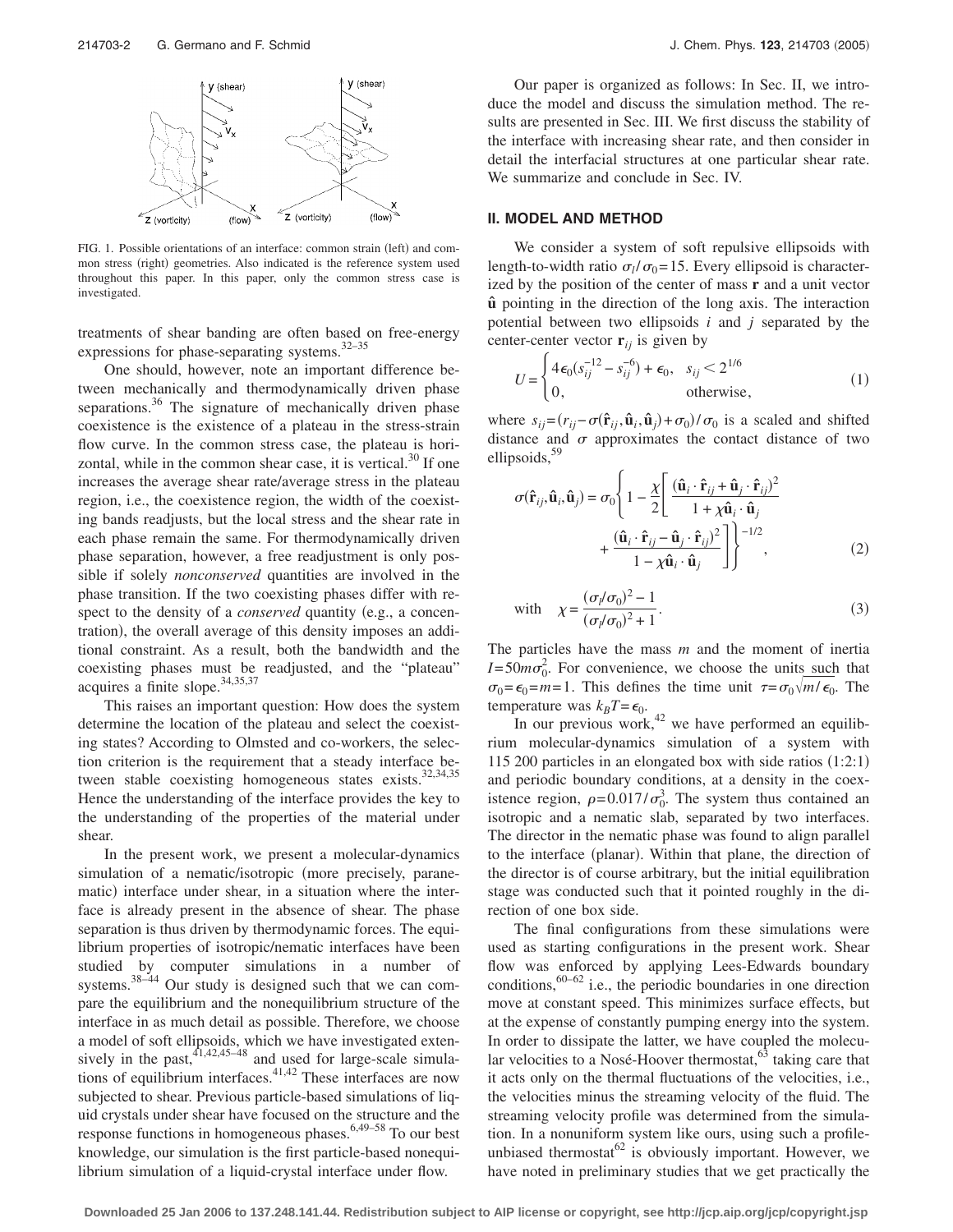same results with a profile-biased thermostat, where the actual velocity profile is approximated by a constant gradient profile. Hence the results do not seem to depend sensitively on the details of the thermostat.

In the present paper, we discuss the interfaces in the common stress geometry (Fig. 1, left). Two situations were considered: In the first, termed "flow-aligned" case, the initial configuration was turned such that the director in the nematic phase points in the direction of the flow, i.e., the *x* direction in Fig. 1. In the second, "log-rolling" case, the initial configuration was turned such that the director points in the direction of the vorticity, i.e., the *z* direction. We have first examined the stability of the interface in the flowaligned case for global strain rates up to  $\dot{\gamma} = \Delta v_x / L_y = 0.1 / \tau$ .  $(\Delta v_x)$  is the streaming velocity difference between both sides of the box, as imposed by the Lees-Edwards boundary conditions, and  $L<sub>y</sub>$  the box length in the *y* direction.) To this end, we have carried out a series of simulations of smaller systems with  $7200$  particles in a box with side ratios  $(1:8:1)$ . Then we have focused on the strain rate  $\dot{\gamma} = 0.001/\tau$ , and performed extensive simulations of interfaces with initial flow-aligned and log-rolling setups. In both cases the system was first "equilibrated" over  $2 \times 10^6$  molecular-dynamics (MD) steps, and data were then collected over the next  $2 \times 10^6$  MD steps, where one step corresponds to 0.0015 time units  $\tau$ . In the flow-aligned case, the system remained flow aligned throughout the simulation. In the log-rolling case, two things happened during the initial "equilibration" time: The director of the nematic phase turned very slowly into the flow direction, and the density of the nematic phase decreased slightly (implying that the thickness of the paranematic slab shrank). After the initial equilibration time, the system had reached a state where half of the nematic slab was oriented at 45° to the flow, and the director of the other half was still perpendicular to the flow (see Fig. 2). This state did not change anymore over the next  $2 \times 10^6$  MD steps, in which the data were collected. Thus we could analyze the properties of this long-lived, yet presumably metastable state and compare them with the properties of the stable flowaligned interface.

Since we use periodic boundary conditions, the interfaces can move freely through the system. Moreover, they exhibit capillary wave fluctuations,  $42,64-66$  which broaden the apparent profiles and make their width dependent on the lateral system size. In order to eliminate these effects and determine local interfacial profiles, we adopt a block analysis technique introduced in our earlier studies of equilibrium interfaces:<sup>42</sup> We split the system of size  $L \times L_v \times L$  into columns of block size  $B \times L_y \times B$ . In the *y* direction, the columns are further divided into 100 bins. Then we compute the local order tensor $2$  in each bin,

$$
\mathbf{Q} = \frac{1}{N} \sum_{i=1}^{N} \left( \frac{3}{2} \hat{\mathbf{u}}_i \otimes \hat{\mathbf{u}}_i - \frac{1}{2} \mathbf{I} \right),
$$
(4)

where **I** is the  $3 \times 3$  unity matrix. The nematic order parameter  $S(y)$  in the bin centered at *y* is the highest eigenvalue of  $\bf{Q}$  in that bin. From the profile  $S(y)$ , we determine the local positions  $y_{NI}$  and  $y_{IN}$  of the two interfaces in the column



FIG. 2. Director orientation profiles in the final configuration of the interface set up in the (a) flow-aligned and (b) log-rolling geometries, with  $N=115200$  particles. In the isotropic slab, which is situated between  $y = -80\sigma_0$  and  $y = 0$ , the direction of the director is not well defined. The symbols show the squared component  $n_{\alpha}^2$  of the director in different directions: the shear gradient direction (plus,  $\alpha = y$ ), the director direction in the initial setup (closed circles), and the remaining direction (open diamonds). After the initial "equilibration" time, these profiles stay roughly constant throughout the simulation.

under consideration, following the procedure described in Ref. 42. Then we calculate the profiles for all quantities of interest and shift them by the amount  $y_{NI}$  or  $y_{IN}$ , respectively. This allows us to perform averages over *local* profiles. Here, profiles from *NI* interfaces are mirrored at  $y_{NI}$  such that the nematic slab is always on the right side. The two interfaces from the log-rolling setup are discussed separately, since they were different (cf. Fig. 2). The left interface, where the director on the nematic side is perpendicular to the flow, is labeled "log rolling," and the right interface, where the director is oriented at 45° with respect to the flow, is labeled "45°." In the flow-aligned case, we average over both interfaces. The interface positions  $y_{IN}$  and  $y_{NI}$  themselves are used to analyze the capillary wave spectrum of the interfaces.

We should note that the two interfaces in the system are slightly correlated due to the finite width of the isotropic and the nematic slab separating them. In particular, the elastic interactions mediated through the nematic slab, which already affect the capillary wave spectrum of a single interface,<sup>66</sup> will also cause long-range interactions between the interfaces. A detailed finite-size analysis, and data with very low statistical error, would be necessary to investigate these effects in detail. Unfortunately, this would require such an immense computational effort that it is not feasible for us at the moment.

**Downloaded 25 Jan 2006 to 137.248.141.44. Redistribution subject to AIP license or copyright, see http://jcp.aip.org/jcp/copyright.jsp**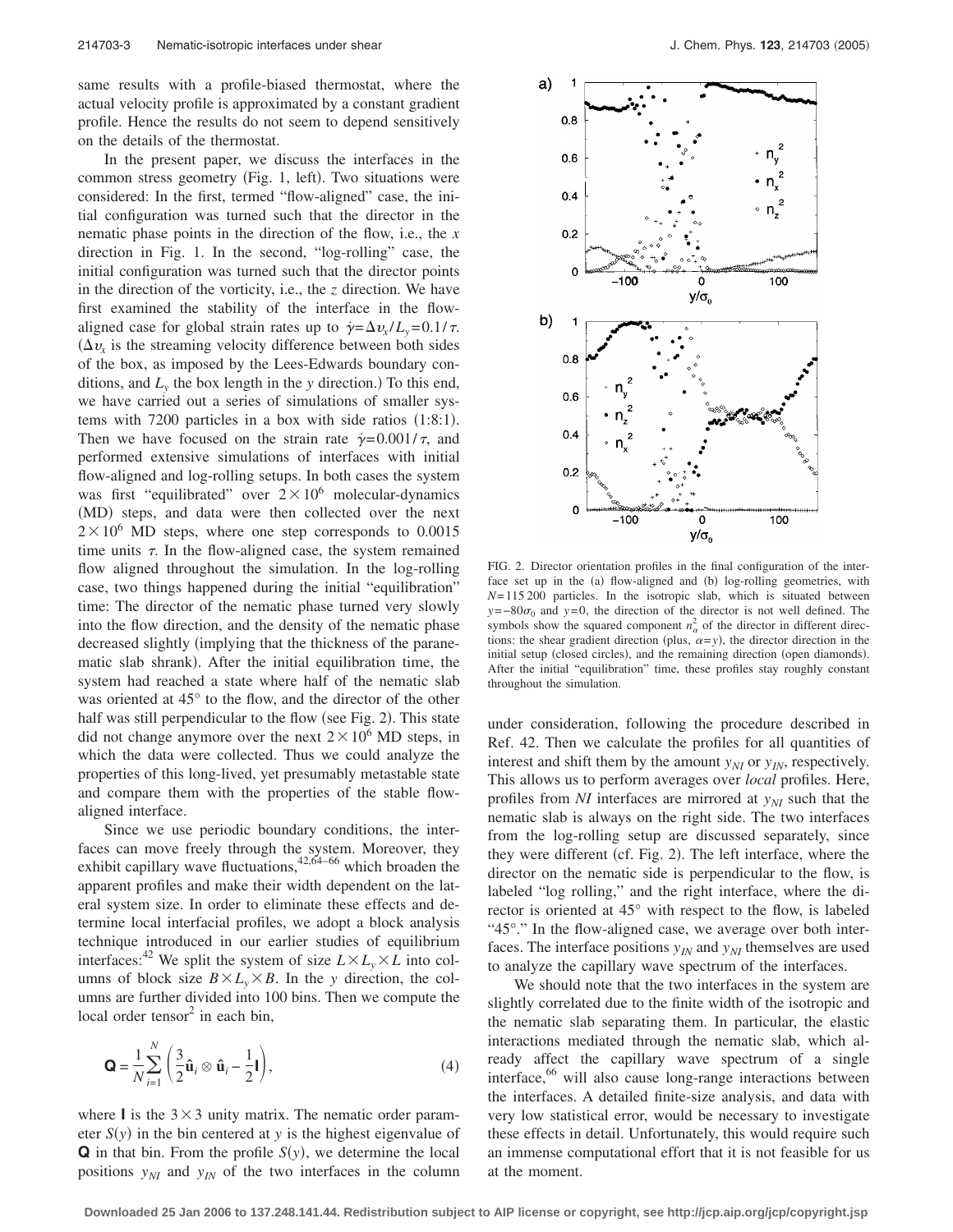

FIG. 3. Local-order-parameter profiles at average shear rate  $\dot{\gamma} = 0.001/\tau$  in a system with  $N=115200$  particles for the flow-aligned setup (solid), and the two interfaces from the log-rolling setup (dashed and dot dashed), compared to the corresponding equilibrium profile (dotted). The inset shows the difference  $\Delta S$  between the profiles of the sheared and the equilibrium interface.

# **III. RESULTS**

We first present our results for the interface at the strain rate  $\dot{\gamma}$ =0.001/ $\tau$ . Some color snapshots of the system can be found in a recent preliminary report for the John-von-Neumann Institute in Jülich, which is available online.<sup>67</sup>

The stress tensor, equal to the negative pressure tensor **P**, can be calculated via

$$
\boldsymbol{\sigma} = -\ \mathbf{P} = -\frac{1}{V} \Bigg( \sum_{i=1}^{N} m_i \mathbf{v}_i \otimes \mathbf{v}_i + \sum_{i < j=1}^{N} \mathbf{r}_{ij} \otimes \mathbf{f}_{ij} \Bigg). \tag{5}
$$

The shear stress is given by  $(\sigma_{xy} + \sigma_{yx})/2$ . For the flowaligned setup, we obtained  $(0.7 \pm 0.1) \times 10^{-4} \epsilon_0 / \sigma_0^3$ , and for the log-rolling setup,  $(1.3\pm0.1)\times10^{-4}\epsilon_0/\sigma_0^3$ . The fact that the shear stress is higher in the log-rolling setup (i.e., the average shear viscosity is higher) is another indication that the log-rolling state is metastable. The antisymmetric stress  $\sigma_{xy}$ − $\sigma_{yx}$ , as well as all other nondiagonal elements of  $\sigma$ , was zero within the error. For a comparison with the equilibrium interface, we have also calculated the quantity



FIG. 4. Local-density profiles at  $\dot{\gamma} = 0.001/\tau$  (N=115 200 particles).



FIG. 5. Streaming velocity profiles in the flow direction, shifted such that  $v_x = 0$  at  $y = 0$ , at  $\dot{y} = 0.001/\tau$  (*N*=115 200 particles). The interface is located at *y*=0. The profiles from *NI* interfaces are mirrored at *y*=0 and  $v_x$ =0.

$$
\gamma = \frac{V}{2A} \left( P_{yy} - \frac{1}{2} (P_{xx} + P_{zz}) \right). \tag{6}
$$

In an equilibrium configuration with two interfaces in the  $(xz)$  plane,  $\gamma$  is the interfacial tension. The equilibrium value in our system was found to be<sup>42</sup>  $\gamma = 0.009 \pm 0.003 \epsilon_0 \sigma_0$ . Under shear, we obtain  $\gamma = 0.003 \pm 0.001 \epsilon_0 \sigma_0$  in the flow-aligned setup, and  $\gamma = 0.015 \pm 0.001 \epsilon_0 \sigma_0$  in the log-rolling setup. The difference from the equilibrium value can be attributed to two effects: First, the interfacial properties change, and second, the diagonal components of the pressure in the bulk are no longer equal under shear. On principle, these two contributions can be separated, either by systematically varying the system size in the directions parallel and perpendicular to the interface, or via a detailed analysis of the profiles of  $\gamma$ <sup>41</sup> Unfortunately, the first method is computationally too expensive, and the statistics of the pressure profiles was not sufficient to obtain results from the second method. Therefore, we have not been able to separate the different contributions to  $\gamma$ , and the interpretation of our result is difficult. The difference between the pressure tensor components  $P_{xx}-P_{zz}$ is  $(-3\pm 1) \times 10^{-5} \epsilon_0 \sigma_0$  in the flow-aligned setup, and zero within the error in the log-rolling setup.

The local interfacial profiles have been analyzed follow-



FIG. 6. Streaming velocity profile in the vorticity direction at  $\dot{\gamma} = 0.001/\tau$ for the flow-aligned setup.

**Downloaded 25 Jan 2006 to 137.248.141.44. Redistribution subject to AIP license or copyright, see http://jcp.aip.org/jcp/copyright.jsp**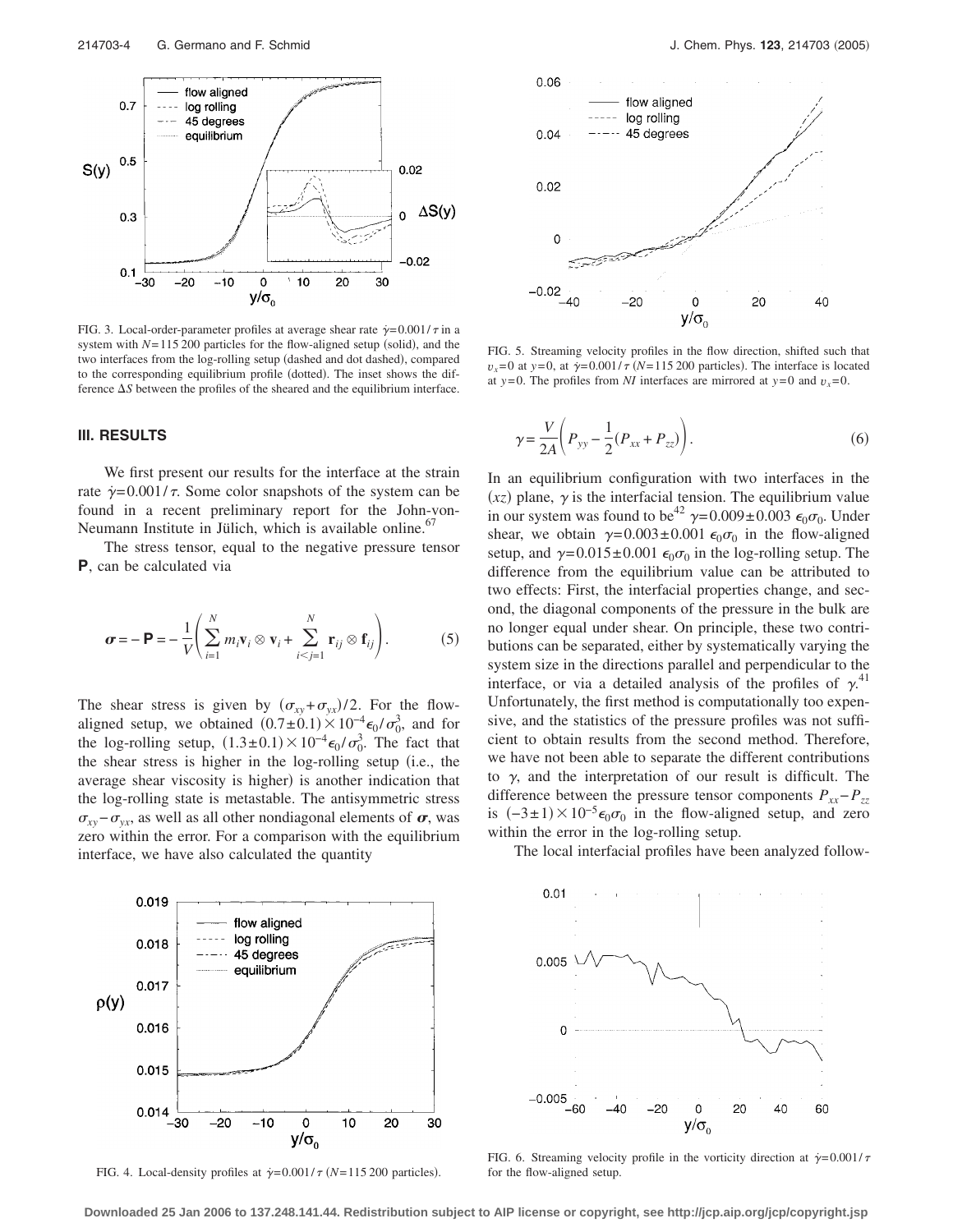

FIG. 7. Capillary wave spectrum of the interface under shear with  $\dot{\gamma}$  $= 0.001/\tau$  (N=115 200 particles) in the flow-aligned case (a) and the logrolling case (b), for wave vectors pointing in the vorticity direction and in the flow direction. The dashed lines and symbols show for comparison the equilibrium spectrum for wave vectors parallel to the director (squares, lower curve), and perpendicular to the director (circles, upper curve).

ing the procedure described in the previous section, with the lateral block size  $B = 37.5\sigma_0$  (i.e., the system was divided into  $4 \times 4 = 16$  columns). Figures 3 and 4 show profiles of the order parameter and the density at the interface for the flowaligned and the log-rolling setup, and compare them with the corresponding equilibrium profiles. The order-parameter profiles demonstrate that the interface broadens slightly under shear. In the log-rolling case, the effect is more pronounced



than in the flow-aligned case. Moreover, the density of the coexisting nematic phase in the log-rolling case is slightly reduced.

Next we examine the streaming velocity profiles at the interface, shown in Figs. 5 and 6. The streaming velocity profile in the flow direction clearly exhibits two different slopes: The local shear rate is smaller in the paranematic phase than in the nematic phase. Thus we observe shear banding.

Even more remarkably, the shear also induces flow in the *vorticity* direction  $v_z$  (Fig. 6). The direction of that flow in the nematic and the paranematic phase is opposite. To our best knowledge, such a behavior has not been reported for homogeneous systems. Even if it had been observed, it could be removed by a simple Galilei transformation.) Hence our effect is clearly induced by the interface. More precisely, the interface seems to induce a *flow gradient* in the vorticity direction. In the flow-aligned setup, where both interfaces are symmetrical, the velocity gradient dies off far from the interfaces and the nematic and the isotropic slab move as blocks in opposite directions. In the log-rolling setup, the effect is even stronger (by a factor of 3), but the situation is complicated by the fact that the two interfaces are different, and the integrated effect of the flow gradient at the two interfaces is not compatible with the periodic boundary conditions. Therefore, we only show the data for the flow-aligned case here.

In the direction of shear gradient  $(v_y)$ , no flow was observed. Likewise, the streaming angular velocity  $\Omega$  was indistinguishable from zero within the error (0.0002). In fact,  $\Omega$  cannot be strictly zero in the isotropic phase, since general considerations show that it should be one-half the local shear rate.<sup>68</sup> In our system, however, the local shear rate in the isotropic slab was  $\dot{\gamma} \approx 0.00025$  (cf. Fig. 6), hence the resulting  $\Omega = \dot{\gamma}/2$  is within the statistical error.

The fluctuations of the interface positions can be characterized by the capillary wave spectrum: We assume that we can parametrize the local position of an interface in the  $(x, z)$ plane by a single-valued function  $y=h(x,z)$ . The inverse of the fluctuations of its two-dimensional Fourier transform,  $\langle |h(\mathbf{q})|^2 \rangle^{-1}$ , contains information on the local interfacial free

FIG. 8. Phase diagram of the flow-aligned system. The dashed "tie" lines connect coexisting states. *I* denotes the isotropic (paranematic) region, and *N* the nematic region. The data were collected with systems of size *N*= 7200 particles.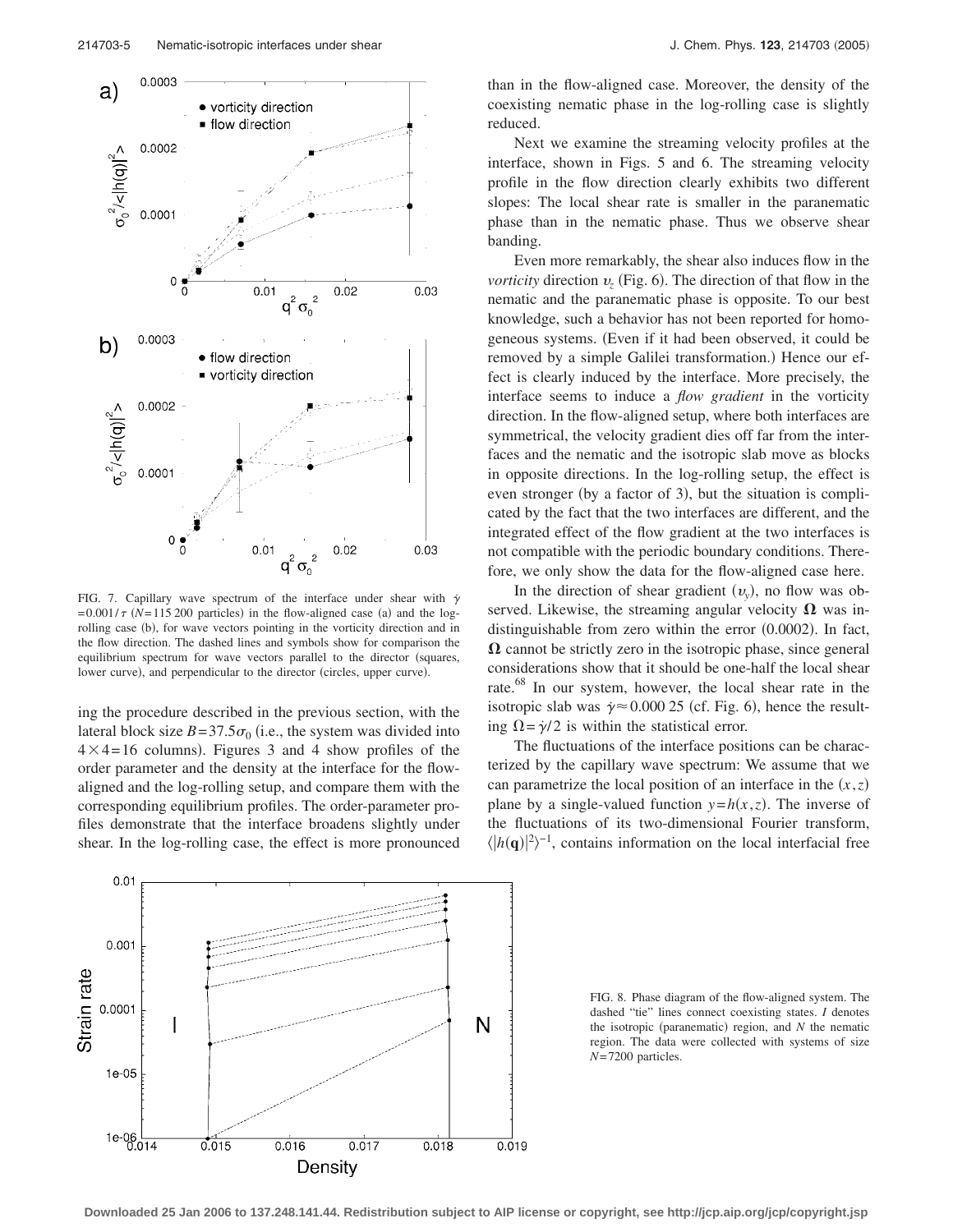

FIG. 9. Destruction of the interface in the flow-aligned system at  $\dot{\gamma} = 0.1/\tau$  $(N=115 200$  particles). (a) Order-parameter profile; (b) density profile.

energy. For example, an interface whose fluctuations are solely penalized by the interfacial tension  $\gamma$  has the capillary wave spectrum<sup>65</sup>

$$
\frac{k_B T}{\langle |h(\mathbf{q})|^2 \rangle} = \gamma q^2. \tag{7}
$$

The capillary waves of the equilibrium nematic/isotropic interface in our system have been investigated in detail in an earlier work. $42$  The spectrum was found to be anisotropic, capillary waves being stronger in the direction perpendicular to the director than in that parallel to the director. This was recently explained theoretically by Elgeti and one of us within a Landau–de Gennes treatment.<sup>66</sup> According to the theory, the spectrum should be isotropic in the longwavelength limit  $q \rightarrow 0$ . However, this limit is only reached on length scales of several thousand correlation lengths. On smaller length scales, the spectrum is dominated by a strongly anisotropic cubic  $q<sup>3</sup>$  term and even higher-order terms.

The capillary wave spectrum is the result of a subtle interplay between the local director anchoring at the interface and the long-range elastic interactions. Since the latter are affected by shear, we expected that the spectrum should change under shear. We have performed a capillary wave analysis as described in the previous section with a lateral column size  $B = 18.8\sigma_0$  (i.e., the system was split into  $8 \times 8$ ) = 64 columns). The results are shown and compared with the spectrum of the equilibrium interface in Fig. 7. Somewhat surprisingly, shear does not have much noticeable effect on the capillary wave amplitudes. At low *q* values, corresponding to large wavelengths, the amplitudes  $\langle |h(\mathbf{q})|^2 \rangle$  are higher than those of the equilibrium interface. This indicates that



FIG. 10. Destruction of the interface in the flow-aligned system at  $\dot{\gamma}$  $= 0.01 / \tau$  (*N*=115 200 particles).

shear might reduce the effective interface tension, and is compatible with the observation that the interfacial width broadens under shear. In the flow-aligned case, the capillary waves seem slightly enhanced in the vorticity direction. However, the effect is weak, and the deviations from the equilibrium values are still within the error bars.

Finally in this section, we discuss the phase coexistence and the stability of the interface at other strain rates. To study this, we have carried out a number of simulations of smaller, flow-aligned systems, where the length of the simulation box and the average density of the particles were the same as before, but the lateral size was reduced by a factor of 4 (7200) particles in a box with aspect ratio 1:8:1). The interfaces remain stable up to an average strain rate of roughly  $\dot{\gamma}$  $= 0.006 / \tau$ . Figure 8 shows the corresponding nonequilibrium phase diagram. Somewhat surprisingly, the densities of the two coexisting states are almost independent of the shear rate. This underlines our earlier statement that the phase separation in our system is almost exclusively driven by thermodynamic forces. The local shear rate is always higher in the nematic phase, i.e., the system is always shear thinning upon ordering. In contrast to predictions from theoretical model calculations,  $34,35$  the coexistence region does not close up. Rather, the interface disappears abruptly beyond the average shear rate  $\dot{\gamma}$ =0.006/ $\tau$ . Coexistence regions similar to ours have been predicted for coexisting paranematic and logrolling states.<sup>35</sup> Why we observe this structure here for paranematic states coexisting with flow-aligned nematic states is unclear, and will have to be the subject of future studies.

Figures 9 and 10 show the time evolution of interface destruction at shear rates  $\dot{\gamma} = 0.1/\tau$  and  $\dot{\gamma} = 0.01/\tau$ . The initial configuration is an equilibrium interface. At the shear rate  $\dot{\gamma}$ =0.1/ $\tau$ , the shear aligns the liquid crystal throughout the paranematic slab, thereby destroying the difference between the two phases. This is the primary process and happens on a time scale of roughly  $30\tau$ . In a second step, the density slowly adjusts. The density profile therefore persists much longer than the order-parameter profile [Fig. 9(b)]. At the shear rate  $\dot{\gamma}$ =0.01/ $\tau$ , the destruction process is less homogeneous and nucleates at the interfaces: They slowly move inwards and gradually lose their structure (Fig. 10). This happens on a time scale of roughly  $300\tau$ . The time scale of destruction at average shear rate  $0.01/\tau$  is thus about ten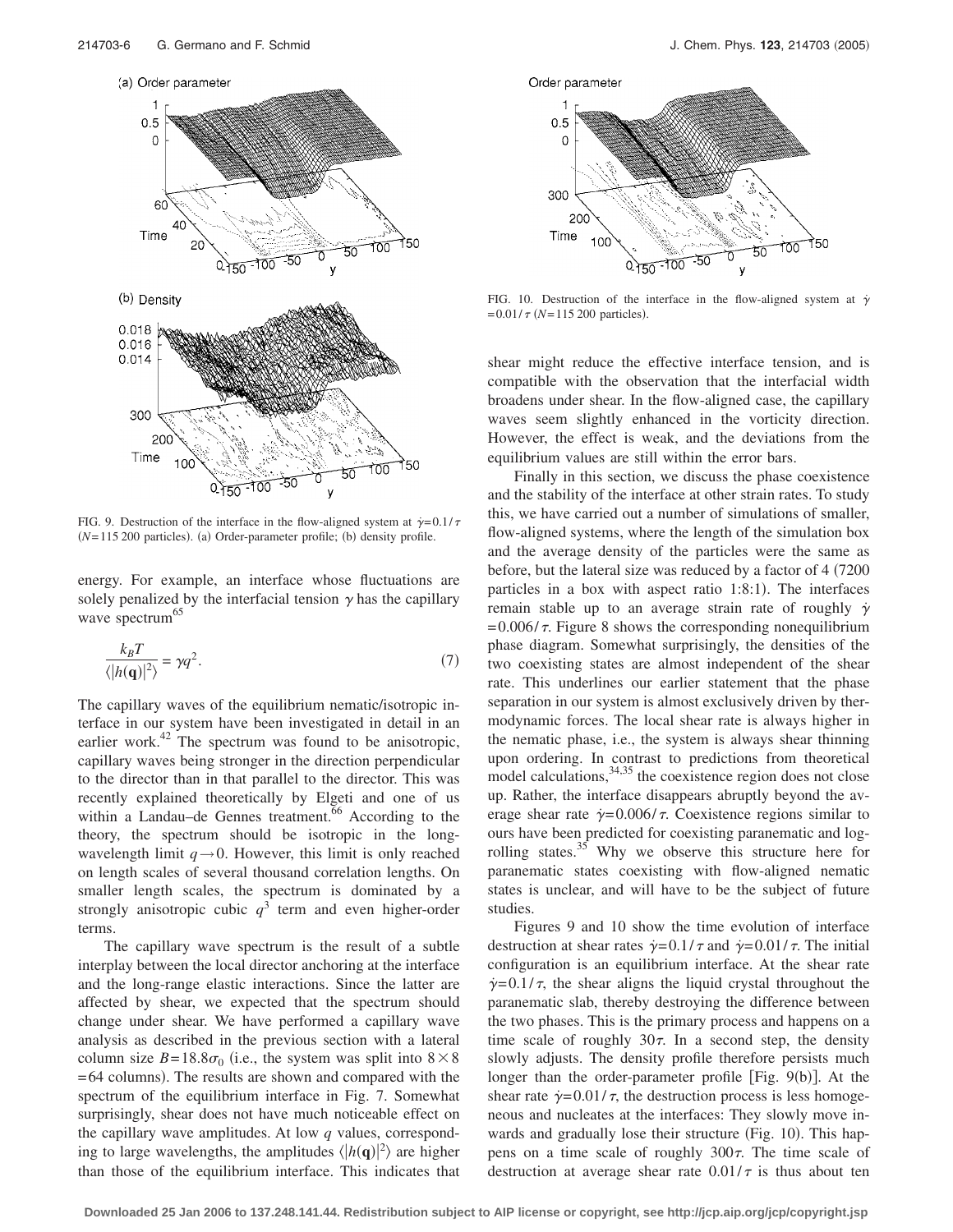times as large as at shear rate  $0.1/\tau$ . We conclude that the time scale of destruction is roughly proportional to the time scale  $1/\gamma$  introduced by the shear. This underlines the necessity of performing very long simulation runs at lower shear rates. In particular, it is important to note that at the shear rate  $\dot{\gamma}$  = 0.001/ $\tau$ , where we have performed most of our simulations, the interface showed no sign of destabilization after a run of length  $6000\tau$ . Therefore we can deduce that the interface is indeed stable.

## **IV. CONCLUSIONS AND OUTLOOK**

We have presented an extensive nonequilibrium molecular-dynamics simulation of liquid-crystal interfaces in shear flow, and compared the properties of these interfaces with the structure of the corresponding equilibrium interface. Two situations were considered: In the first, flow-aligned setup, the interface was set up such that the director in the nematic phase pointed in the direction of shear gradient; in the second, log-rolling setup, the director pointed in the direction of the vorticity. The log-rolling state appeared to be unstable with respect to the flow-aligned state, but extremely long lived, so that it could be analyzed as well. In both the flow-aligned and the log-rolling system, the two coexisting states experience the same, common, stress. The third possible situation, phase coexistence at common strain (Fig. 1, right), was not yet studied. This will be done in future work.

We found that the structural properties of the interface are not dramatically affected by the presence of shear. The interfacial width increases slightly, and the capillary wave amplitudes are slightly enhanced at large wavelengths. No other noticeable effects were observed. For example, the biaxiality was still basically zero (data not shown).

In contrast, the streaming velocity profiles revealed a number of interesting features: First, we observe shear banding, i.e., the shear profile is inhomogeneous. The local shear rate in the nematic phase is distinctly higher than in the paranematic phase. Second and surprisingly, the interface also induces a streaming velocity gradient in the vorticity direction. As a result, vorticity flow in opposite directions is induced in the paranematic and the nematic phase. This flow is symmetry breaking, it destroys the mirror symmetry at the  $(xy)$  plane. The effect is small but significant. So far, we have no explanation. It has not been predicted by theory; however, the theoretical studies of shear banding cited in the Introduction were all set up such that the vorticity flow was zero by construction. We are not aware of any fundamental argument against nonzero vorticity flow. Hence our result is perplexing, but not impossible. We hope that it will stimulate further theoretical work on shear banding, and that the mechanism and the conditions for symmetry breaking will be clarified.

The effect is not only of academic interest, but could also be useful from a practical point of view. For example, if one component enriches in one phase, and the other in the other phase, shear could possibly be used to separate the two components.

The present study has focused on interfaces which are mainly stabilized by thermodynamic driving forces. As mentioned in the Introduction, nonequilibrium interfaces can also be stabilized mechanically. In that case, the interfacial properties presumably differ much more strongly from those of equilibrium interfaces than in the present case. We hope that we will succeed in stabilizing and studying such an interface in the future.

### **ACKNOWLEDGMENTS**

We thank Peter Olmsted and Michael Allen for useful discussions, and Radovan Bast for running many *N*= 7200 systems within an undergraduate physical chemistry project. The parallel MD program GBMEGA used in this work was originally developed by the EPSRC Complex Fluid Consortium. This work was funded by the German Science Foundation, and the simulations were carried out at the John von Neumann Institute for Computing in Jülich.

- <sup>1</sup> R. G. Larson, *The Structure and Rheology of Complex Fluids* (Oxford University Press, New York, 1999).<br><sup>2</sup> B. G. de Gennes and L. Prest. The
- P. G. de Gennes and J. Prost, *The Physics of Liquid Crystals*, 2nd ed. (Oxford University Press, New York, 1993).
- $A^3$  A. D. Rey and M. M. Denn, Annu. Rev. Fluid Mech. **34**, 233 (2002).
- <sup>4</sup>M. Doi and S. F. Edwards, *The Theory of Polymer Dynamics* (Oxford University Press, New York, 1986).<br> ${}^{5}C_{\cdot}$  P Morriss, P J Doivis, and D
- G. P. Morriss, P. J. Daivis, and D. J. Evans, J. Chem. Phys. **94**, 7420  $^{(1991)}_{6\,\mathbf{v}}$
- <sup>6</sup>X. F. Yuan and M. P. Allen, Physica A **240**, 145 (1997).
- <sup>7</sup> S. Forster, M. Konrad, and P. Lindner, Phys. Rev. Lett. **94**, 017803  $(2005).$
- <sup>8</sup> J. F. Berret, S. Lerouge, and J. P. Decruppe, Langmuir **18**, 7279 (2002).
- <sup>9</sup> P. D. Olmsted and P. Goldbart, Phys. Rev. A 41, 4578 (1990).
- <sup>10</sup> J. F. Berret, D. C. Roux, and G. Porte, J. Phys. II **4**, 1261 (1994).
- <sup>11</sup> J. F. Berret, D. C. Roux, G. Porte, and P. Lindner, Europhys. Lett. 25, 521 (1994).
- <sup>12</sup>E. Cappelaere, J.-F. Berret, J. P. Decruppe, R. Cressely, and P. Lindner, Phys. Rev. E 56, 1869 (1997).
- <sup>13</sup> J.-F. Berret, D. C. Roux, and P. Lindner, Eur. Phys. J. B **5**, 67 (1998).
- <sup>14</sup>P. T. Mather, A. Romo-Uribe, C. D. Han, and S. S. Kim, Macromolecules **30.** 7977 (1997).
- <sup>15</sup> D. Roux, F. Nallet, and O. Diat, Europhys. Lett. **24**, 53 (1993).
- <sup>16</sup> D. Roux, F. Nallet, and O. Diat, J. Phys. II **3**, 1427 (1993).
- <sup>17</sup> R. G. Larson and D. W. Mead, Liq. Cryst. **15**, 151 (1993).
- . <sup>18</sup> J. F. Berret, D. C. Roux, G. Porte, and P. Lindner, Europhys. Lett. **<sup>32</sup>**, 137 (1995).
- . 19A. V. Zakharov, A. A. Vakulenko, and J. Thoen, J. Chem. Phys. **<sup>118</sup>**, 4253 (2003).
- <sup>20</sup> S. Hess and M. Kröger, J. Phys.: Condens. Matter **16**, S3835 (2004).
- . 21M. P. Lettinga and J. K. G. Dhont, J. Phys.: Condens. Matter **<sup>16</sup>**, S3929  $(2004).$
- . 22E. B. Bagley, I. M. Cabott, and D. C. West, J. Appl. Phys. **<sup>29</sup>**, 109  $(1958).$
- . 23T. C. B. McLeish and R. C. Ball, J. Polym. Sci., Polym. Phys. Ed. **<sup>24</sup>**, 1735 (1986).
- . 24M. E. Cates, T. C. B. McLeish, and G. Marrucci, Europhys. Lett. **<sup>21</sup>**, 451  $(1993).$
- $^{25}$ D. C. Roux, J.-F. Berret, G. Porte, E. Peuvrel-Disdier, and P. Lindner, Macromolecules **28**, 1681 (1995).
- <sup>26</sup> J.-F. Berret, G. Porte, and J.-P. Decruppe, Phys. Rev. E **55**, 1668 (1996).
- <sup>27</sup> M. M. Britton and P. T. Callaghan, Eur. Phys. J. B **7**, 237 (1999).
- <sup>28</sup>E. Fischer and P. T. Callaghan, Phys. Rev. E **64**, 011501 (2001).
- <sup>29</sup> M. R. Lopez-Gonzalez, W. M. Holmes, P. T. Callaghan, and P. J. Photinos, Phys. Rev. Lett. **93**, 268302 (2004).
- <sup>30</sup> P. D. Olmsted, Europhys. Lett. **48**, 339 (1999).
- <sup>31</sup> J. K. G. Dhont, Phys. Rev. E **60**, 4534 (1999).
- <sup>32</sup> P. D. Olmsted and P. Goldbart, Phys. Rev. A **46**, 4966a (1992).
- <sup>33</sup> G. Porte, J.-F. Berret, and J. L. Harden, J. Phys. II **7**, 459 (1997).
- <sup>34</sup> P. D. Olmsted and C. Y. D. Lu, Phys. Rev. E **56**, R55 (1997).
- <sup>35</sup> P. D. Olmsted and C. Y. D. Lu, Phys. Rev. E **60**, 4397 (1999).
- . 36V. Schmitt, C. M. Marques, and F. Lequeux, Phys. Rev. E **<sup>52</sup>**, 4009  $(1995).$
- (1995).<br><sup>37</sup> S. M. Fielding and P. D. Olmsted, Eur. Phys. J. E **11**, 65 (2003).